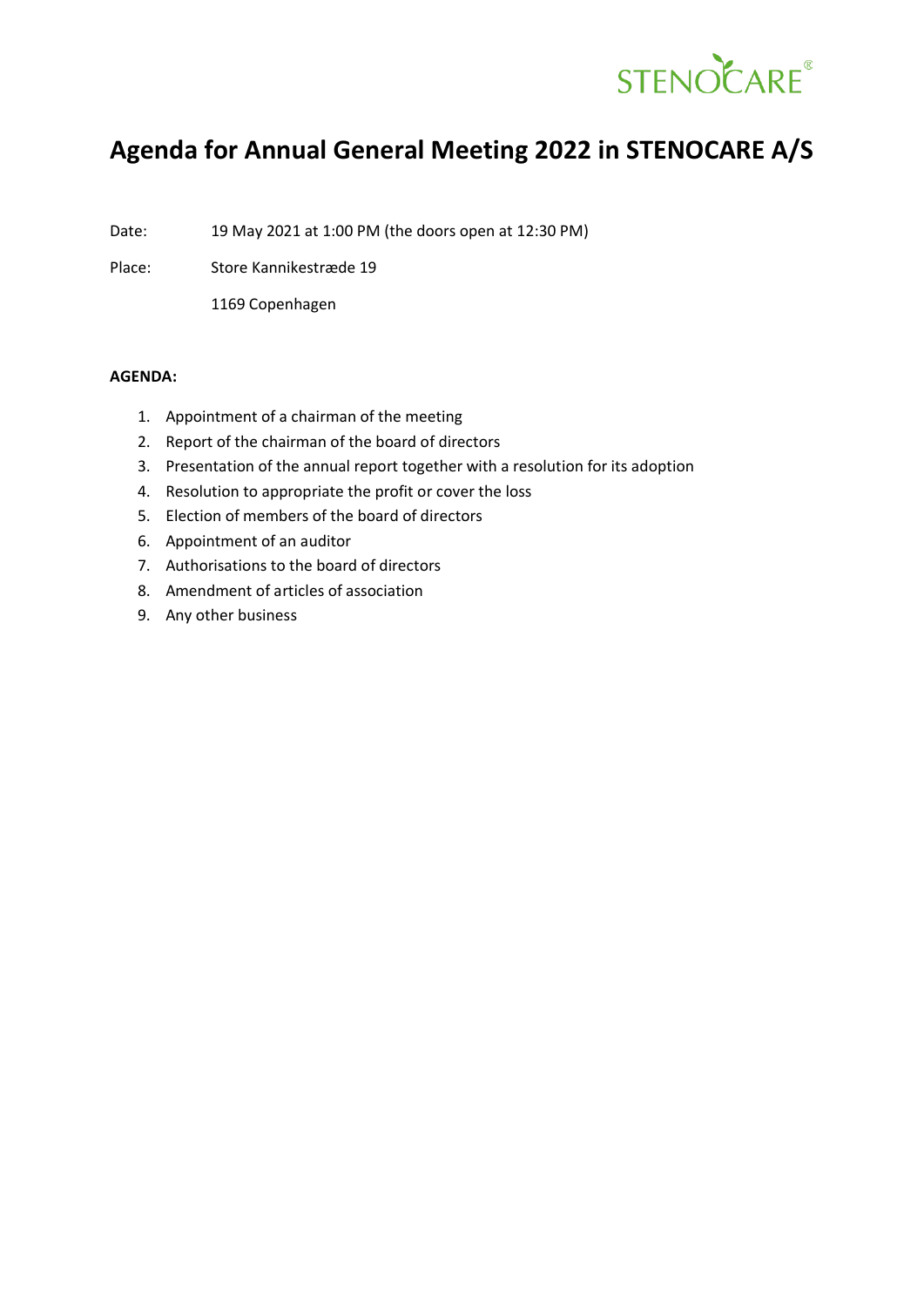

#### **Comments to the agenda:**

## Item 1 - Appointment of a chairman of the meeting

The board of directors proposes attorney Ulrik Bayer as chairman of the meeting.

## Item 4

The annual report shows that the loss for the year amounted to DKK 12,732,465. The board of directors propose a resolution to transfer DKK -12,732,465 to retained earnings and to pay out DKK 0 as dividends.

## Item 5 - Election of members of the board of directors

The proposal implies to re-elect chairman Marianne Wier, Jeppe Bo Petersen and Søren Melsing Frederiksen as members of the board of directors. The board of directors proposes to elect Søren Kjær as board member instead of Rolf Steno Petersen. Søren Kjær is co-founder and COO in STENOCARE A/S. Full details of Søren Kjær can be found in the appendix Board Member for election 2022. Rolf Steno Petersen continues his current rule as CCO in STENOCARE A/S. Hereafter, the board of directors will consist of Marianne Wier (chairman), Jeppe Bo Petersen, Søren Melsing and Søren Kjær.

#### Item 6 - Appointment of an auditor

The proposal implies to re-appoint the Company's auditors.

## Item 7 - Authorisations to the board of directors

The board of directors proposes to replace the authorisation in clause 5.1 of the Company's articles of association with a similar authorisation, however, so that the new authorisation is valid until 31 May 2024.

The board of directors proposes to replace the authorisation in clause 5.2 of the Company's articles of association with the following authorisations to the board of directors to carry out one or more capital increases.

As part of the proposal the board of directors proposes that a clause with the following wording, in all material aspects, are inserted in the articles of association clause 5.2:

,,

*The Board of Directors are in the period until 31 December 2024 authorized to carry out one or more capital increases whereby an aggregate amount of up to nominally DKK 400,000 are contributed to the Company by cash payment, conversion of debt and/or by payment in other values than cash.*